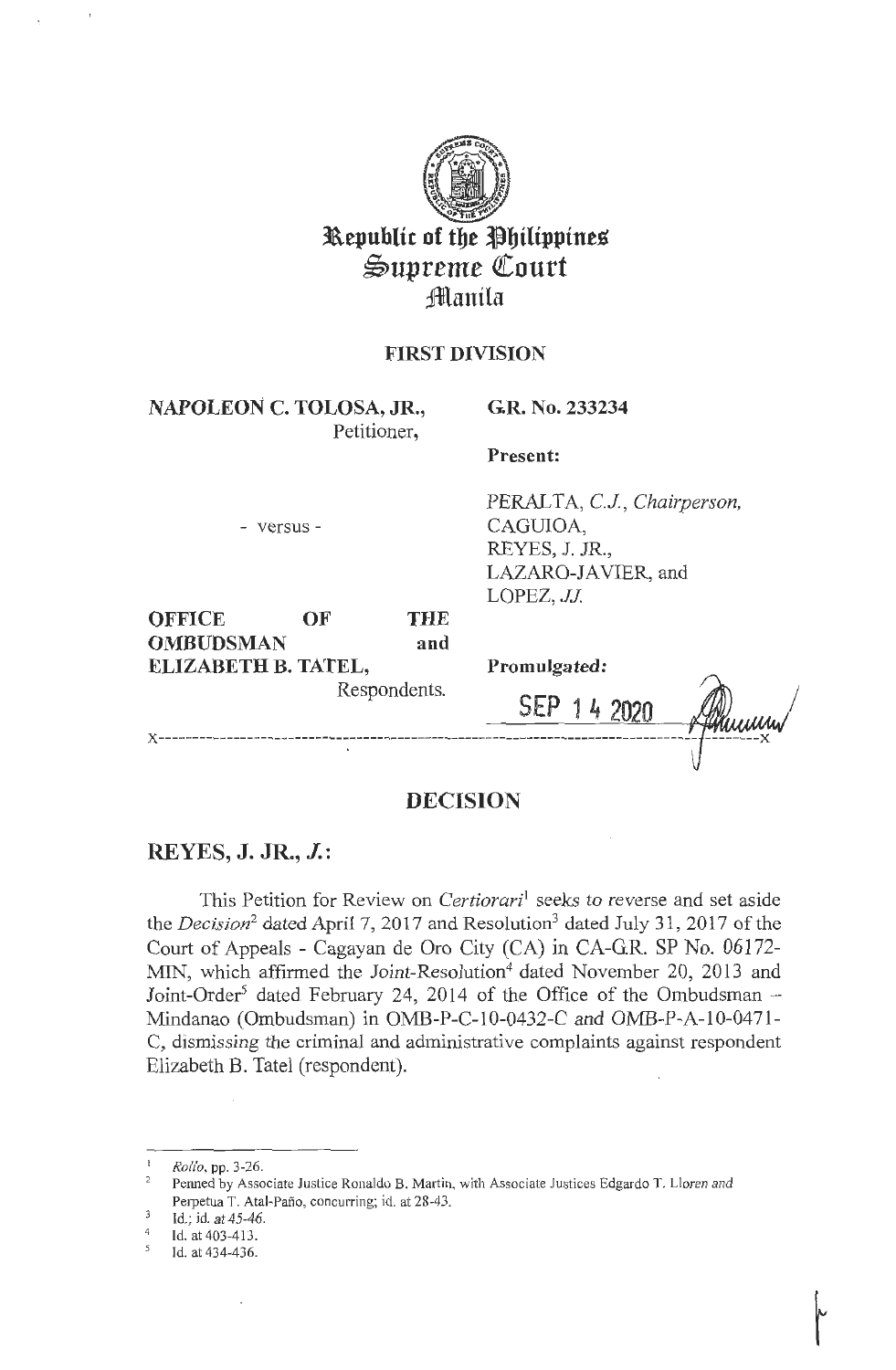#### **Factual Antecedents**

Petitioner Napoleon C. Tolosa, Jr. (petitioner) filed his Affidavit-Complaint<sup>6</sup> dated March 22, 2010 before the Ombudsman, charging the respondent for violation of Republic Act (R.A.) No. 6713, otherwise known as the Code of Conduct and Ethical Standards for Public Officials and Employees, docketed as OMB-P-C-10-0432-C, and the offense of grave misconduct, docketed as OMB-P-A-10-0471-C.

In the said Affidavit-Complaint, petitioner averred that respondent is the Chief Administrative Officer for Finance of the Department of Education (DepEd), Regional Office (RO) IX in Zamboanga City, who controls and supervises the sub-offices of the Regional Budget and Finance Division of DepEd IX, including the Regional Payroll Services Unit. Petitioner added that respondent is also the Team Leader of the Automatic Payroll Deduction System (APDS) Task Force, and that said task force monitors and conducts spot checking of the operations of all private lending institutions which are duly accredited with the DepEd's APDS. Petitioner alleged that respondent, in blatant disregard of existing DepEd Rules, obtained a monetary loan in the amount of Pl 50,000.00 from One Network Bank (ONB), Zamboanga City on October 23, 2008. He claimed that ONB is among the accredited lending institutions involved in lending activities with the teachers of DepEd RO IX. Petitioner further alleged that in an attempt to hide the illegal loan, respondent coursed her loan payments through ONB's branch in Davao City instead of the usual salary deduction. Furthermore, according to petitioner, respondent created a conflict of interest when she availed of the said loan, and had compromised her position as the team leader of the APDS Task Force when she solicited and accepted a loan from said bank.<sup>7</sup> As such, petitioner prayed that preliminary investigation be conducted against the respondent for violation of Section 7(d) of R.A. No. 6713, and that formal administrative investigation be also conducted on the same person as she had violated DepEd Order No. 49, series of  $2006$ .<sup>8</sup>

In her Counter-Affidavit $9$  dated July 6, 2010, respondent admitted that she obtained the loan but maintained that she did not violate any law, rule or regulation in incurring the same. Respondent stated that as team leader of the APDS Task Force, her function, and that of the members, was to monitor and conduct spot checking on the operations of all accredited private lending institutions. She added that said task force does not recommend or decide the private lending institutions that are to be included in the APDS, as this is being provided in the memorandum of agreement between the DepEd and the private lending institutions concerned. Respondent averred that the task force does not determine the amount to be deducted from the salary of the borrower, as this is stipulated between a borrower and the lending institution

 $\frac{6}{7}$  Id. at 59-63.

 $\frac{7}{8}$  Id. at 29-30.

Id. at 61-62.

 $9$  Id. at 95-103.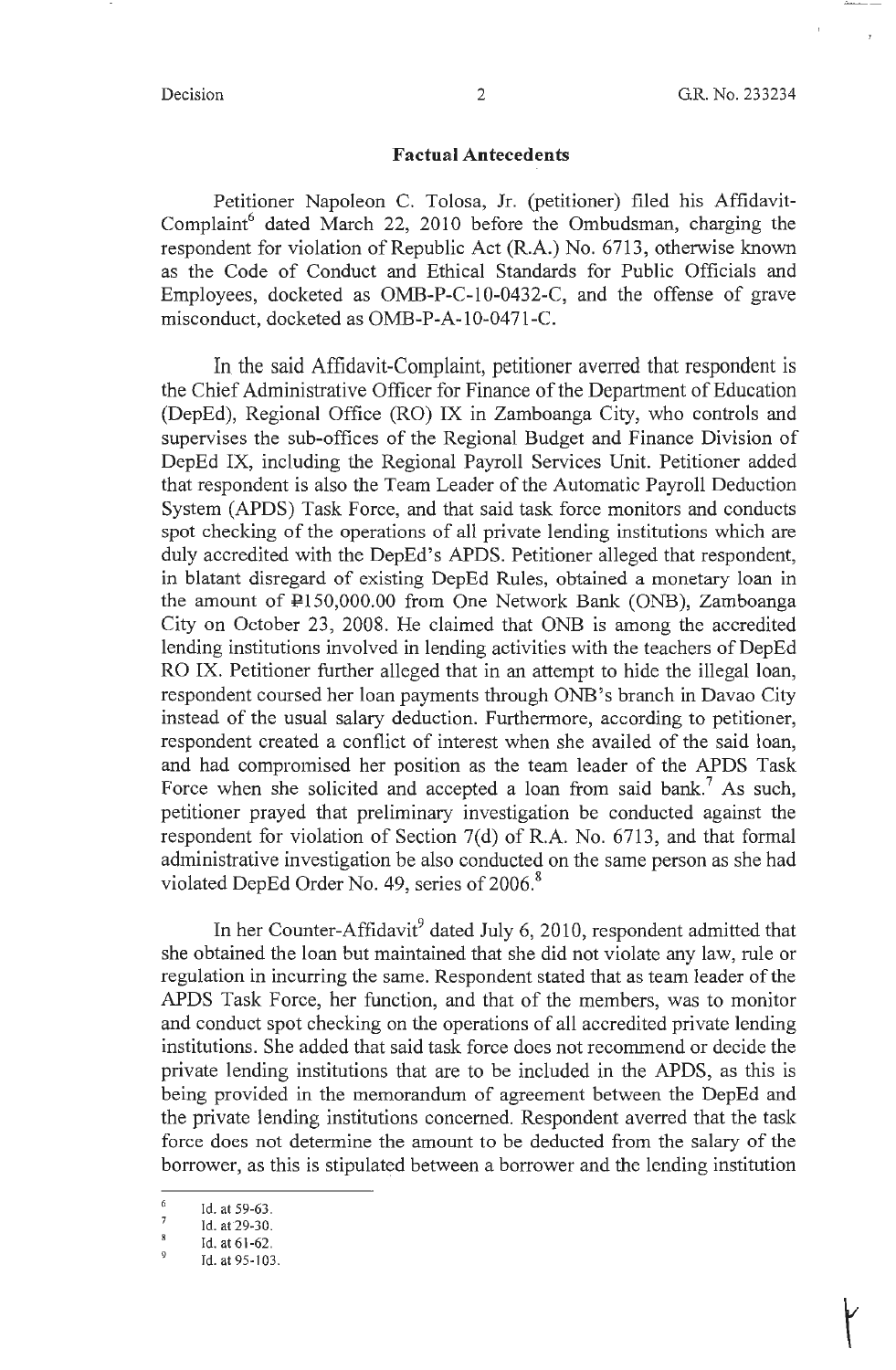On November 20, 2013, the Ombudsman issued the Joint-Resolution dismissing the criminal and administrative complaints against respondent. The Ombudsman found that there is no apparent prohibition for respondent to obtain a loan from ONB, and held that there is no evidence to support petitioner's allegation that the respondent solicited the loan obtained from said bank. The Ombudsman ruled that the evidence presented by petitioner does not sustain a finding of probable cause for violation of Section 7(d) of R.A. No. 6713, and that no substantial evidence was presented to prove the allegation that respondent committed dishonesty for failure to include in her SALN in 2010 the loan she had obtained. As to the counter-charge against petitioner, the Ombudsman stated that respondent should file a separate affidavit-complaint for such matter. The Ombudsman disposed of the case as follows:

**WHEREFORE, ON THE FOREGOING,** for want of evidence sufficient to engender a finding of probable cause for the criminal charge, the criminal case is **DISMISSED.** For want of substantial evidence to warrant the conduct of further proceedings, the administrative case is likewise **DISMISSED.** 

### SO RESOLVED.<sup>15</sup>

Petitioner thereafter filed a motion for reconsideration, but the same was denied by the Ombudsman.

Undaunted, petitioner filed a Petition for Review under Rule 43 of the Rules of Court before the CA to assail the Ombudsman's Joint-Resolution and Joint-Order. 16

In the assailed Decision dated April 7, 2017, the CA denied the petition. The CA found that petitioner availed of the wrong remedy when he filed the petition for review under Rule 43 of the Rules of Court. It ruled that the proper remedy to assail the Ombudsman's Joint-Resolution is to file a petition for *certiorari* under Rule 65 of the same Rules with the Supreme Court since the respondent has been exonerated of the administrative charge, which is final and unappealable, and that the criminal complaint against her was dismissed. The CA then stated that while the petition should have been dismissed outright, a review of the substantial merits still yielded the same conclusion with that of the Ombudsman, that there was no probable cause to indict the respondent for violation of R.A. No. 6713, and no substantial evidence was presented to establish the administrative charges. The CA also held that the Ombudsman did not act with grave abuse of discretion when it rendered its decision, and ruled in this wise:

**WHEREFORE,** foregoing premises considered, the petition is **DENIED.** The Joint-Order dated February 24, 2014 and Joint-Resolution

 $15$  Id. at 412.

Id. at 438-453.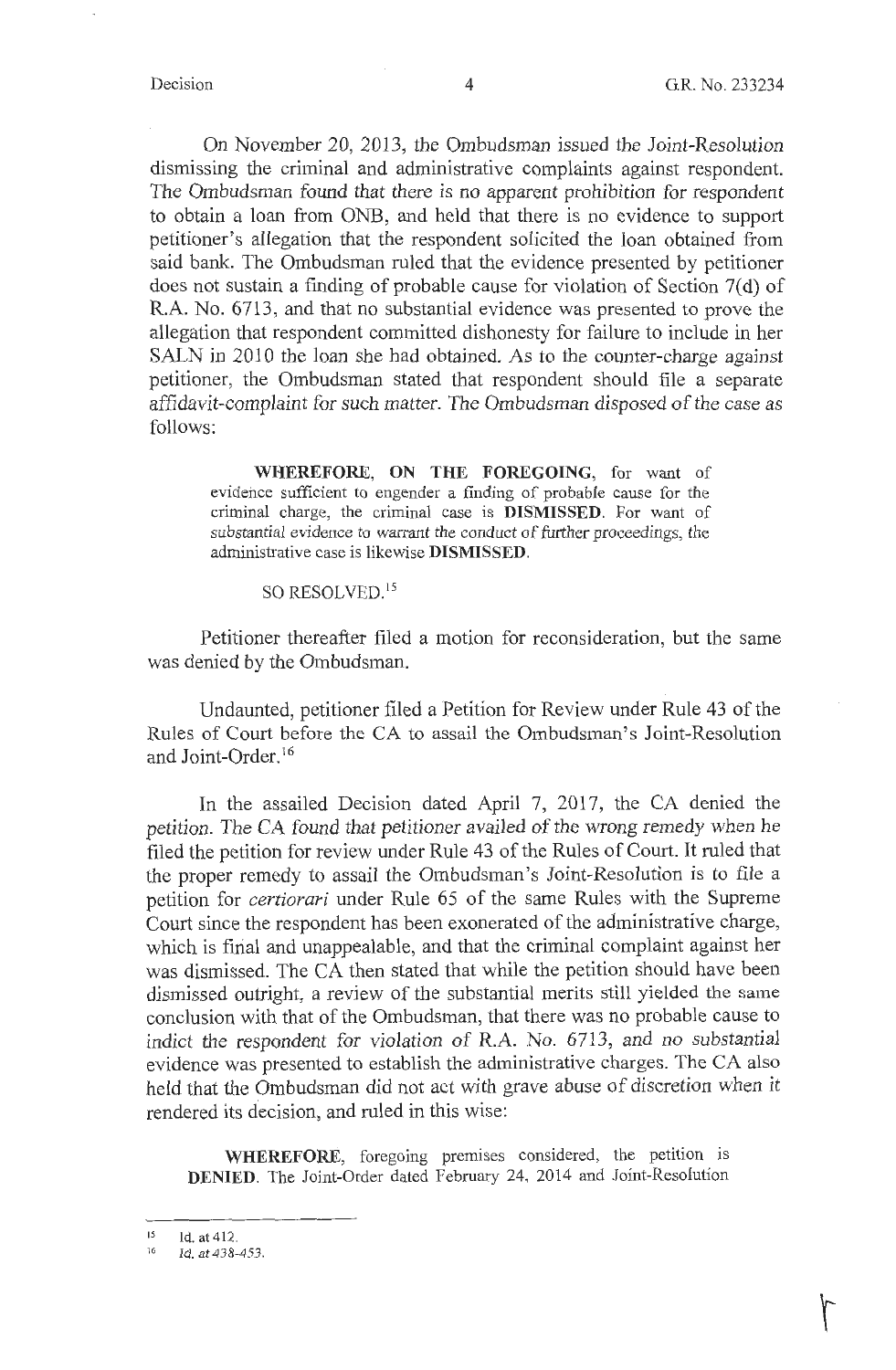$\begin{matrix} \end{matrix}$ 

 $-{\rm -}-{\rm -}-{\rm -}-{\rm -}\sim$ 

in an Authority to Deduct executed by the borrower at the time the loan is incurred. As such, said task force's monitoring and checking consists of seeing to it that the lending institutions satisfy the requirements contained in a memorandum of agreement, such as whether it has a business permit, office facilities, and other required forms. <sup>10</sup>

Respondent asserted that there is no conflict of interest because she does not own a single share of stock in ONB nor is she an officer of the said bank. Respondent also asserted that she did not violate R.A. No. 6713, as she obtained the loan in her personal capacity and not in the course of her official duty. Respondent added that she has not taken advantage of her position or used her position as team leader of the APDS Task Force to secure better terms than those enjoyed by other borrowers. Also, she stated that availing the loan was encouraged under DepEd Memorandum No. 570, series of 2008, and when the regional task force was created, the members were not disqualified from availing the said loans. Furthermore, respondent contended that she did not violate DepEd Order No. 49, and claimed that the APDS Task Force does not have any business relations with ONB. She explained that the monthly collection received by the DepEd is denominated as a service fee and not a form of profit, and that said task force does not realize any income for facilitating the payment. In addition, respondent averred that the complaints filed against her are part of the continuing acts of retaliation and harassment perpetrated by the petitioner, his wife and other DepEd officials, after she wrote to the DepEd Secretary in 2008, disclosing anomalous transactions in the DepEd that involved petitioner's wife and several officials. Respondent further averred that she had been subjected to various baseless complaints by the petitioner and his wife before several government agencies. 11 Lastly, she countered that petitioner be charged for violation of R.A. No. 1405. Thus, respondent prayed that the complaints filed against her be dismissed. 12

The Ombudsman then directed the parties to submit their respective verified position papers, as regards the administrative case.<sup>13</sup>

Thereafter, in his position paper dated February 19, 2011, petitioner raised the matter of the alleged discrepancy in respondent's Statement of Assets, Liabilities and Net Worth (SALN) dated April 29, 2009, particularly her failure to disclose the salary loan in the amount of P150,000.00 from ONB. Petitioner maintained that said loan was solicited and received by respondent, and that her loan bypassed the usual process applied to ordinary DepEd personnel.<sup>14</sup>

 $\frac{10}{11}$  Id. at 30-31.

 $11$  Id.

<sup>&</sup>lt;sup>12</sup> Id. at 101-102.<br><sup>13</sup> Id. at 408.

**<sup>14</sup>**Id.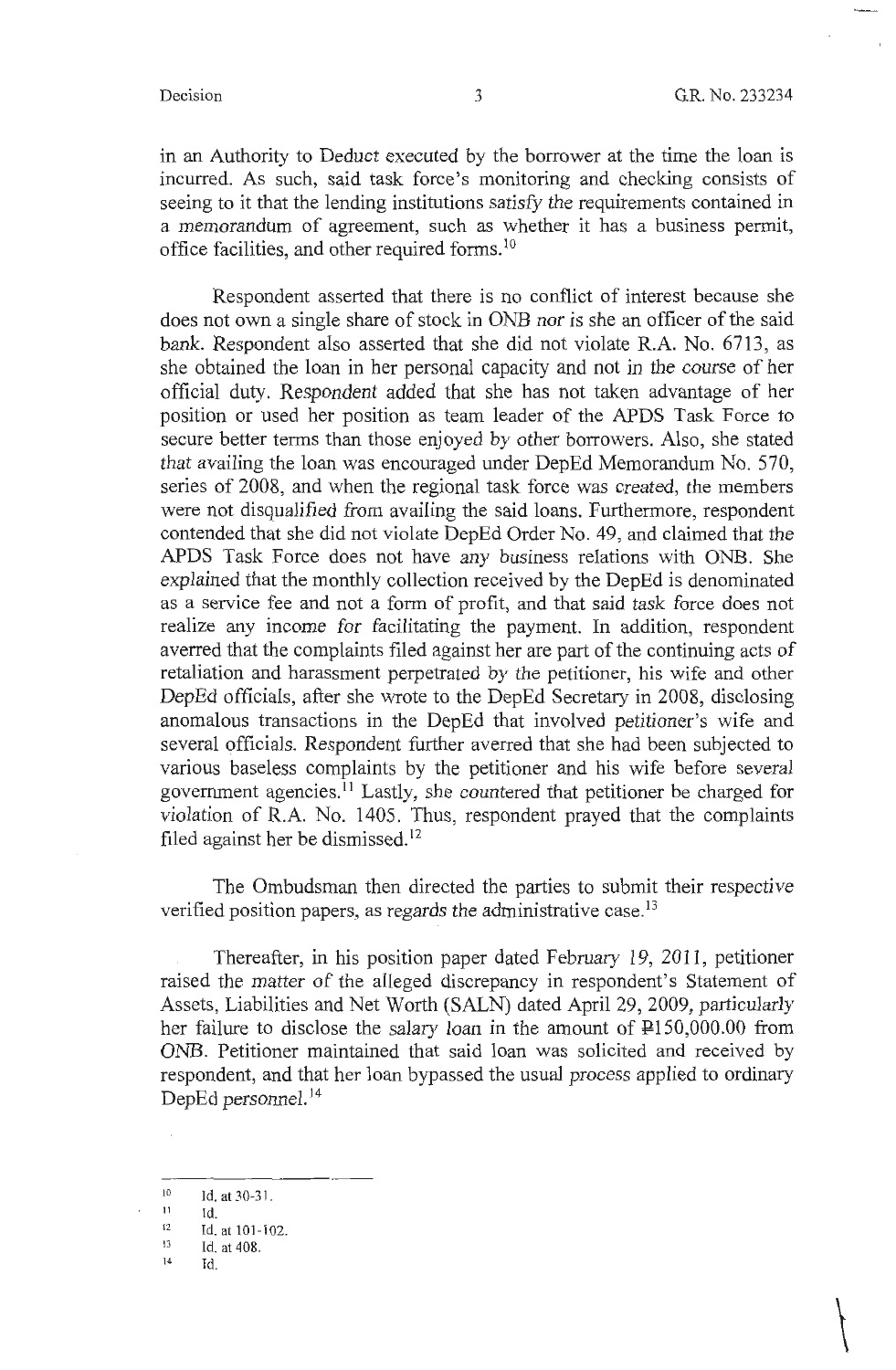dated November 20, 2013 of the Office of the Ombudsman in OMB-P-C-10-0432-C and OMB-P-A-10-0471-C are **AFFIRMED** *in toto.* 

SO ORDERED. <sup>17</sup>

Petitioner moved for reconsideration,  $18$  but was denied by the CA, in the assailed Resolution dated July 31, 2017.

Hence, petitioner comes to this Court raising the following assignment of errors:

I.

WHETHER THE HONORABLE [CA] COMMITTED REVERSIBLE ERROR WHEN IT RULED THAT THE DECISION OF THE OMBUDSMAN IS FINAL AND UNAPPEALABLE AND THE PROPER REMEDY SHOULD BE A PETITION FOR *CERTIORARI* UNDER RULE 65.

II.

WHETHER THE HONORABLE [CA] COMMITTED REVERSIBLE ERROR IN FINDING NO PROBABLE CAUSE TO INDICT RESPONDENT OF VIOLATING SECTION[S] 7 (D) AND 8 (A) OF R.A. NO. 6713.

III.

WHETHER THE HONORABLE [CA] ERRED IN FINDING NO SUBSTANTIAL EVIDENCE TO HOLD RESPONDENT ADMINISTRATIVELY LIABLE FOR GRAVE MISCONDUCT AND DISHONESTY.<sup>19</sup>

### **The Court's Ruling**

The Petition must be denied for lack of merit.

We address the first error raised by petitioner. Petitioner contends that he availed of the proper remedy in assailing the Joint-Resolution and Joint-Order of the Ombudsman when he filed his Petition of Review under Rule 43 of the Rules of Court before the CA. He insists that a different remedy is provided for in joint administrative and criminal cases, and anchors such assertion citing the case of *Cortes v. Ombudsman,<sup>20</sup>*wherein he is given the option to either file a petition for review under Rule 43 of the Rules of Court with the CA or directly file a *certiorari* petition under Rule 65 of the same Rules before the Court. As such, the petitioner asserts that the CA erred in

 $17$  Id. at 43.

Id. at 47-58.

<sup>&</sup>lt;sup>19</sup> Id. at 9-10.<br><sup>20</sup> 710 Phil. 699 (2013).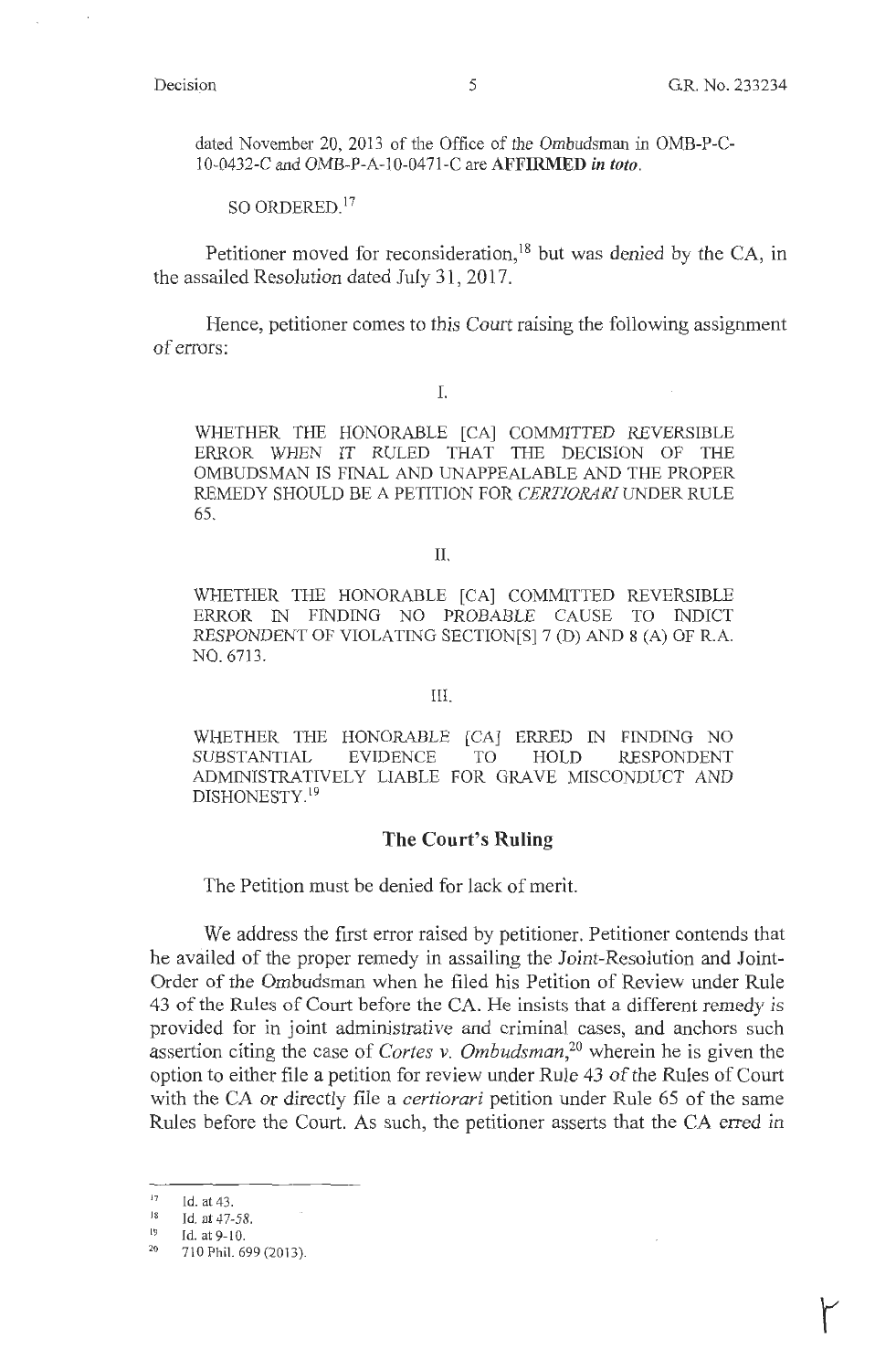ruling that he availed of a wrong remedy and that his petition should have been dismissed outright.<sup>21</sup>

Petitioner's contention is wrong.

We emphasize that while the criminal and administrative cases filed against respondent were jointly decided by the Ombudsman, in its Joint-Resolution dated November 20, 2013 and Joint-Order dated February 24, 2014, the fact remains that these two cases are separate, and the law provides different remedies or has proper modes of appeal for each case.

It is settled that the proper remedy in cases in which it is alleged that the Ombudsman has acted with grave abuse of discretion amounting to lack or excess of jurisdiction in its adjudication of criminal cases is a petition for *certiorari* under Rule 65 before the Court.<sup>22</sup>

As regards administrative cases, it is likewise settled that appeals from decisions of the Ombudsman in administrative disciplinary cases should be elevated to the CA under Rule 43 of the Rules of Court.<sup>23</sup> However, we must stress that a decision of the Ombudsman absolving the respondent of the administrative charge is final and unappealable.<sup>24</sup> As stated under Section 7, Rule III of the Ombudsman Rules, *viz.* : 25

SEC. 7. *Finality and execution of decision*. – Where the respondent is **absolved** of the charge, and in case of conviction where the penalty imposed is public censure or reprimand, suspension of not more than one month, or a fine equivalent to one month salary, the decision shall be **final and unappcalable.** In all other cases, the decision shall become final after the expiration of ten (10) days from receipt thereof by the respondent, unless a motion for reconsideration or petition for *certiorari* shall have been filed by him as prescribed in Section 27 of RA 6770. (Emphasis Supplied)

The basis for the said rule of procedure is Section 27 of R.A. No.  $6770^{26}$  or the Ombudsman Act:

Section 27. Effectivity and Finality of Decisions  $- (1)$  All provisionary orders of the Office of the Ombudsman are immediately effective and executory.

**xxxx** 

 $\alpha$ 

<sup>21</sup>  *Rollo,* pp. 10-13.

<sup>22</sup>  *Paran* v. *Manguiat,* **G.R.** Nos. 200021-22, August 28, 2019, citing *Mendoza-Arce* v. *Office of the Ombudsman (Visayas),* 430 Phil. 101, 112 (2002).

<sup>23</sup>  Id.

<sup>24</sup>  *Tolentino* v. *Loyola,* 670 Phil. 50, 59 (2011).

<sup>25</sup>  Ombudsman Administrative Order No. 7, Series of 1990 (Rules of Procedure of the Office of the Ombudsman), as amended by Ombudsman Order No. 17, Series of 2003 (Amendment of Rule Ill, Administrative Order No. 7).

<sup>26</sup>  Entitled "AN ACT PROVIDfNG FOR THE FUNCTIONAL AND STRUCTURAL ORGANIZATION OF THE OFICE OF THE OMBUDSMAN, AND FOR OTHER PURPOSES," OTHERWISE KNOWN AS "THE OMBUDSMAN ACT OF 1989."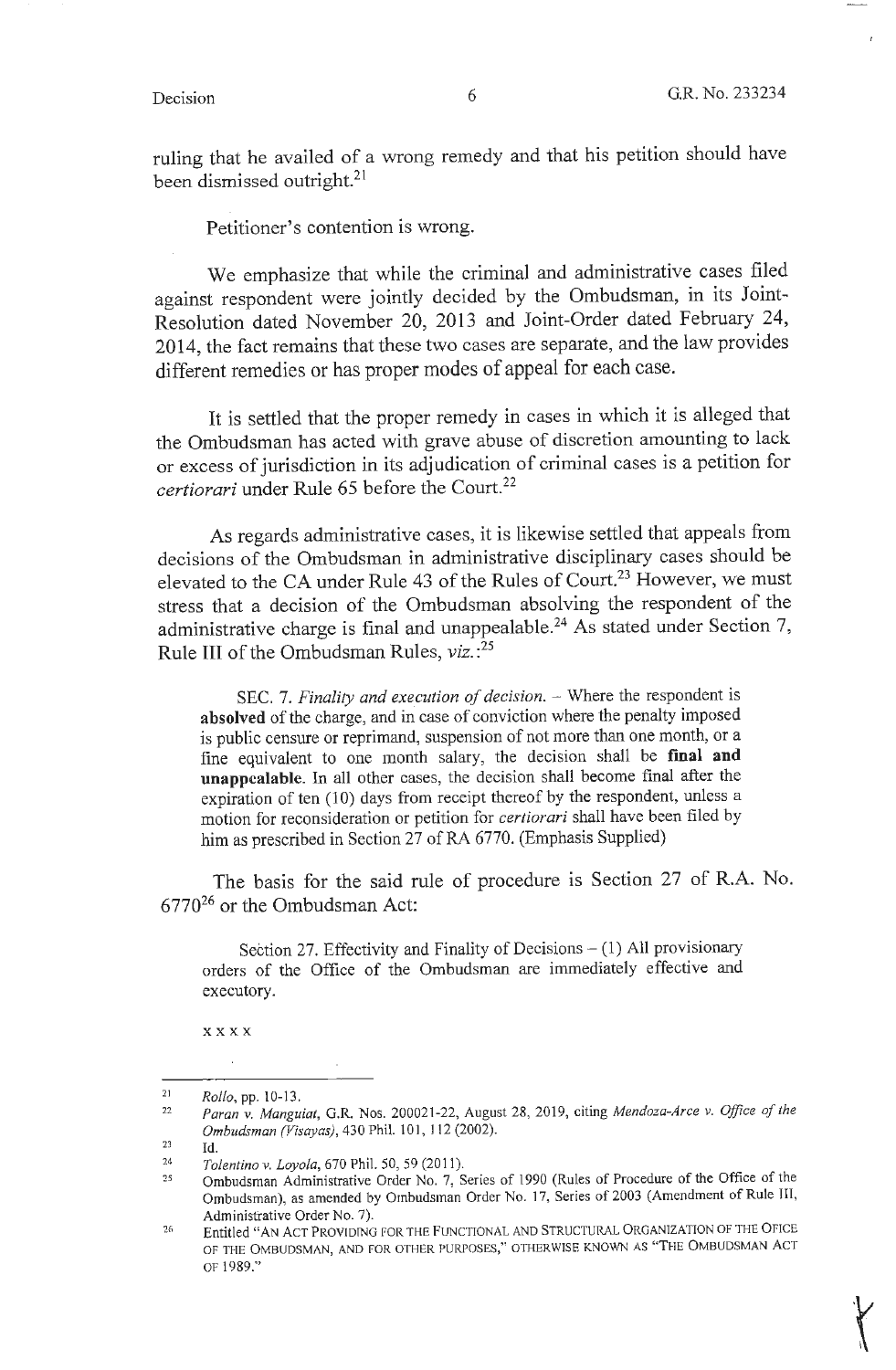$\mathsf{Y}$ 

Findings of fact by the Office of the Ombudsman when supported by substantial evidence are conclusive. Any order, directive or decision imposing the penalty of public censure or reprimand, suspension of not more than one (1) month's salary shall be final and unappealable.

Based on the aforementioned rule and statute, it is clearly implied that a decision of the Ombudsman absolving the respondent of the administrative charge is final and is not subject to appeal. In *Reyes, Jr. v. Belisario*,<sup>27</sup> this Court elucidated such legal principle, to wit:

Notably, exoneration is not mentioned in Section 27 as final and unappealable. However, its inclusion is implicit for, as we held in *Barata v. Abalos,* if a sentence of censure, reprimand and a one-month suspension is considered final and unappealable, so should exoneration.

The clear import of Section 7, Rule III of the Ombudsman Rules is to deny the complainant in an administrative complaint the right to appeal where the Ombudsman has exonerated the respondent of the administrative charge, as in this case. The complainant, therefore, is not entitled to any corrective recourse, whether by motion for reconsideration in the Office of the Ombudsman, or by appeal to the courts, to effect the reversal of the exoneration. Only the respondent is granted the right to appeal but only in case he is found liable and the penalty imposed is higher than public censure, reprimand, one-month suspension of a fine equivalent to one month salary.

The absence of any statutory right to appeal the exoneration of the respondent in an administrative case does not mean, however, that the complainant is left with absolutely no remedy. Over and above our statutes is the Constitution whose Section 1, Article VIII empowers the courts of justice to determine whether or not there has been a grave abuse of discretion amounting to lack or excess of jurisdiction on the part of any branch or instrumentality of the Govermnent. This is an oveniding authority that cuts across all branches and instrumentalities of government and is implemented through the petition for *certiorari* that Rule 65 of the Rules of Court provides. A petition for *certiorari* is appropriate when a tribunal, clothed with judicial or quasi-judicial authority, acted without jurisdiction (i.e., without the appropriate legal power to resolve a case), or in excess of jurisdiction (i.e., although clothed with the appropriate power to resolve a case, it oversteps its authority as determined by law, or that it committed grave abuse of its discretion by acting either outside the contemplation of the law or in a capricious, whimsical, arbitrary or despotic manner equivalent to lack of jurisdiction). The Rules of Court and its provisions and jurisprudence on writs of *certiorari* fully apply to the Office of the Ombudsman as these Rules are suppletory to the Ombudsman's Rules. The Rules of Court are also the applicable rules in procedural matters on recourses to the courts and hence, are the rules the parties have to contend with in going to the CA.

A judicious review of the records reveal that the CA did not err in holding that petitioner availed of the wrong remedy when he filed a petition

 $27$  612 Phil. 937, 953-955 (2009).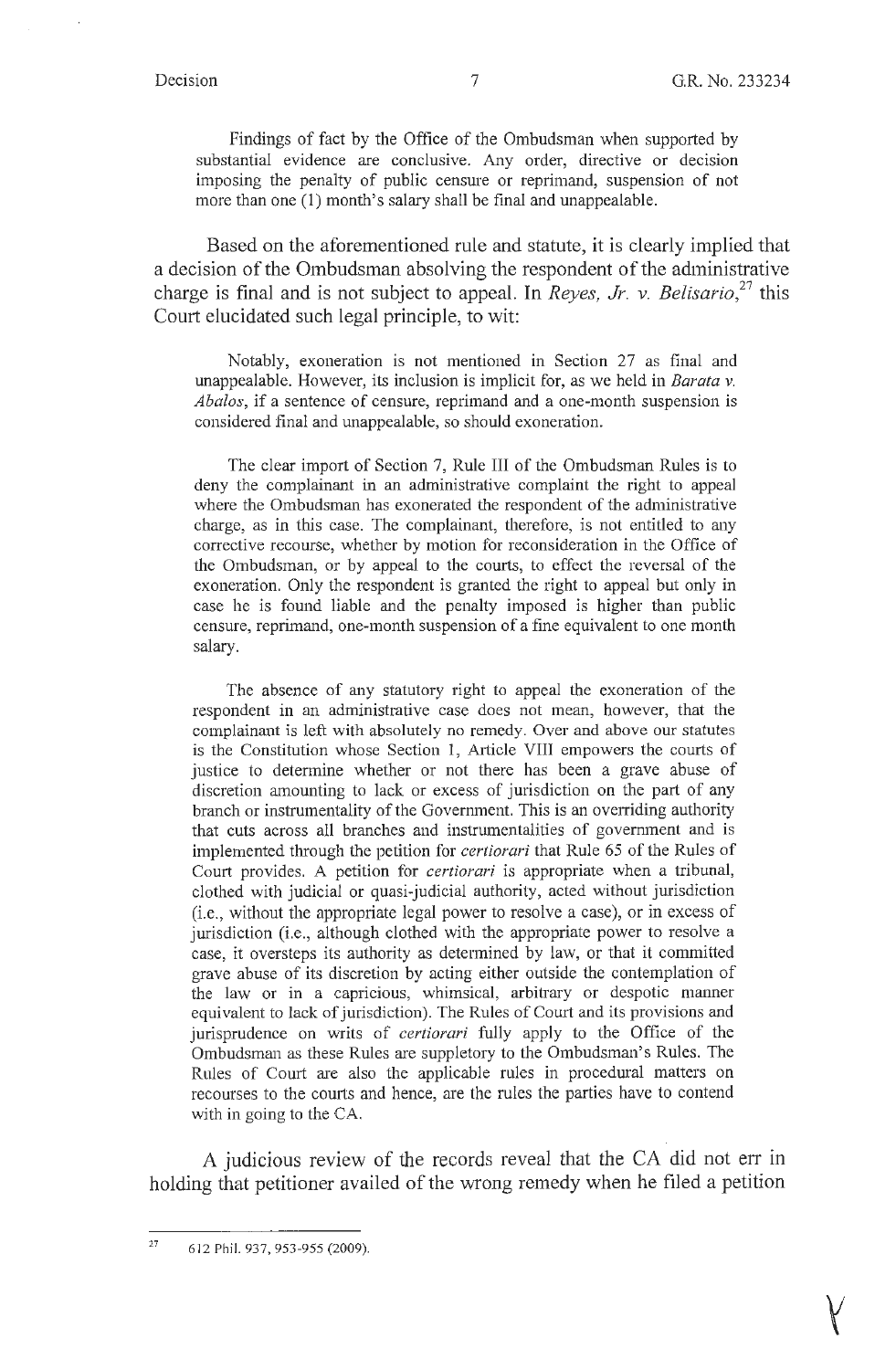for review under Rule 43 of the Rules of Court to assail the Ombudsman's decision of dismissal of the criminal and administrative charges.

Here, petitioner did not file a petition for *certiorari* under Rule 65 of the Rules of Court but rather opted to file a petition for review under Rule 43 of the same Rules before the CA.

We agree with the CA when it stated that petitioner's reliance on *Cortes* to justify his resort to said court *via* a petition for review under Rule 43 is misplaced. It was proper for the CA to rule that a petition for review is not available since the Ombudsman's decision which absolved respondent of the administrative charge is final and unappealable.<sup>28</sup> To reiterate, the correct procedure to assail the Ombudsman's decision of dismissal of the administrative charge is to file a petition for *certiorari* under Rule 65 of the Rules of Court before the CA.<sup>29</sup>

Yet, petitioner still insists that the CA is wrong when it ruled that the Ombudsman's decision which exonerated respondent of the administrative charge is final and unappealable.<sup>30</sup> In fact, we are perplexed with petitioner's argument, particularly when he stated this in his Petition  $-$  the Ombudsman can render a decision of acquittal that will be final, executory and unappealable only when the decision rendered must impose public censure, reprimand, suspension of not more than one month, or a fine equivalent to one month's salary.<sup>31</sup> The Court cannot allow such misleading statement or erroneous interpretation of the Ombudsman's Rules of Procedure, as well as settled legal doctrines on the proper remedy to question the exoneration of a respondent in an administrative case. It is clear in this case that petitioner failed to comply with such basic procedural rule when he filed a petition for review, and on that score, should have been dismissed outright by the CA. Indubitably, the CA was correct when it stated that petitioner should have filed a petition for *certiorari* under Rule 65 with this Court to assail the Ombudsman's Joint-Resolution and Joint-Order which had dismissed the criminal and administrative complaints against respondent. Thus, the CA correctly ruled that petitioner availed of the wrong remedy.

We note that not only did petitioner's recourse to the CA improper, his Petition for Review under Rule 43 also failed to address or show any grave abuse of discretion on the part of the Ombudsman when it rendered its rulings. "By grave abuse of discretion is meant such capricious and whimsical exercise of judgment as is equivalent to lack of jurisdiction."<sup>32</sup>

At any rate, we agree with the findings of the Ombudsman, and as affirmed by the CA, that there was no probable cause to indict respondent

<sup>28</sup>  *Rollo,* pp. 36-37.

<sup>29</sup>  30 *Jason* v. *Office of the Ombudsman,* 784 Phil. 172, 190 (2016).

*Rollo*, pp. 14-16.

<sup>31</sup>  32 Id.at 15.

*United Coconut Planters Bank* v. *Looyuko,* 560 Phil. 581, 59 1 (2007).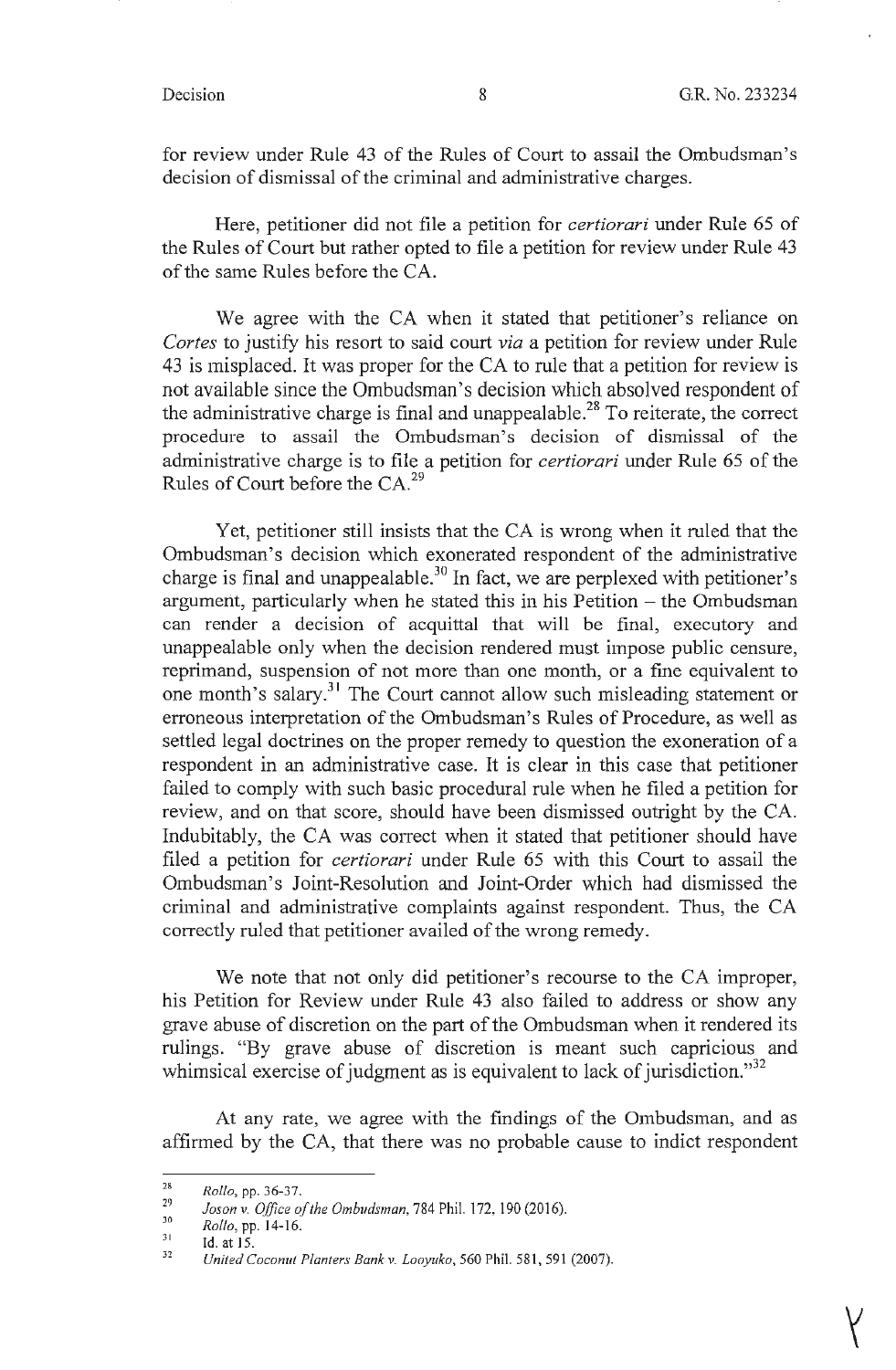for violation of R.A. No. 6713, and that the administrative charges of grave misconduct and dishonesty were not established by substantial evidence.

It is settled that the Ombudsman is endowed with wide latitude, in the exercise of its investigatory and prosecutory powers, to pass upon criminal complaints involving public officials and employees. To be specific, the determination of whether probable cause exists or not is a function that belongs to the Ombudsman. "In other words, the Ombudsman has the discretion to determine whether a criminal case, given its attendant facts and circumstances, should be filed or not."<sup>33</sup>

A finding of probable cause needs only to rest on evidence showing that more likely than not, a crime has been committed and that there is enough reason to believe that is was committed by the accused. It need not be based on clear and convincing evidence of guilt, or on evidence establishing guilt beyond reasonable doubt. $34$ 

In this case, the Ombudsman dismissed the criminal complaint against respondent for lack of probable cause based on its appreciation of the evidence presented.

Records reveal that the respondent was able to prove that, as head of the Regional APDS Task Force, she does not have the authority to regulate or to cause the revocation of accredited lending institutions nor recommend for its reactivation. The Ombudsman found that the arguments and evidence adduced by petitioner to support his allegation that respondent obtained an illegal loan and had violated the code of ethics of public officials were selfserving and uncorroborated. In addition, the Ombudsman correctly held that there is no apparent prohibition for respondent to obtain a loan from ONB, and after a thorough review, neither does the alleged DepEd order, policies, and issuances show that the budget officers are prohibited from obtaining loans from lending institutions merely based on being tasked with effecting deductions from the salaries of DepEd personnel who incurred loans from said lending institutions.<sup>35</sup>

In addition, aside from petitioner's bare allegation, the Ombudsman found no evidence to prove that the respondent solicited the loan from ONB. It added that being a loan, it can only be surmised that respondent applied for the loan and was granted the same being qualified. There is also no showing that respondent's designation as team leader of the task force was the factor which prompted ONB to grant her a loan. As it appears, the interest of respondent's loan is the same with everyone else, and save for the fact that the payment is not done through a salary deduction, the loan does

<sup>33</sup> Supra note 29; citing *Casing v. Hon. Ombudsman*, 687 Phil. 468, 475 (2012).

<sup>34</sup>  *Navaja v. De Castro,* 761 Phil. 142, 157 (2015).

<sup>35</sup>  *Rollo,* pp. 39-40.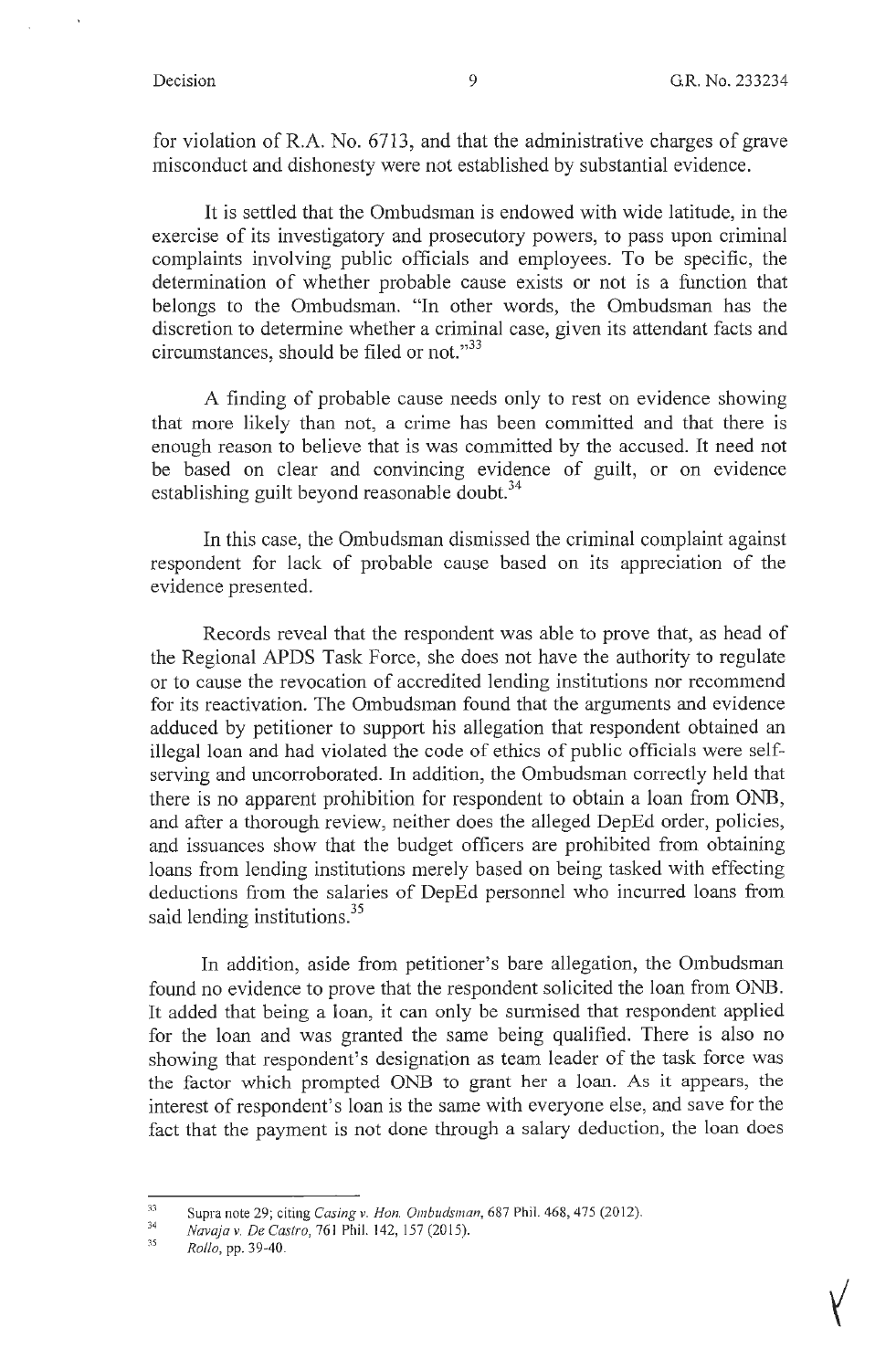not show that it is unique or in any way different from the other loans extended to DepEd personnel.<sup>36</sup>

Indeed, these circumstances sufficiently shows that it was proper for the Ombudsman to dismiss the criminal charges against respondent for lack of probable cause. We are mindful that a finding of probable cause, or lack of it, is a finding of fact which is generally not reviewable by this Court. Only when there is a clear case of grave abuse of discretion will the Court interfere, which is not so in this case. As a general rule, this Court does not interfere with the Ombudsman's determination of the existence or absence of probable cause. It must be stressed that the Court is not a trier of facts, and it reposes immense respect to the factual determination and appreciation made by the Ombudsman.<sup>37</sup>

However, according to petitioner, the CA committed a reversible error when it affirmed the Ombudsman's findings since had the Ombudsman weighed the evidence presented and properly appreciated the facts, it would have found that probable cause exists to indict the respondent.<sup>38</sup>

It is clear from petitioner's contention that he is questioning the correctness of the appreciation of facts by the Ombudsman. The issue that petitioner had raised touched on the factual findings of the Ombudsman, and to stress, these are not reviewable by this Court via *certiorari.*<sup>39</sup> Hence, the CA correctly affirmed the Ombudsman's dismissal of the criminal charges against respondent, and that no grave abuse of discretion attended the said ruling of the Ombudsman.

With regard to the dismissal of the administrative charges, we agree with the Ombudsman's findings that petitioner had failed to adduce substantial evidence to prove his allegations against respondent. More importantly, said dismissal has already attained finality since the petitioner failed to file a petition for *certiorari* before the CA.

As discussed earlier, the decision of the Ombudsman which absolved respondent of the administrative charge is final and is not subject to appeal. We emphasize that though final and unappealable in the administrative level, the decision of administrative agencies is still subject to judicial review if they fail the test of arbitrariness, or upon proof of grave abuse of discretion, fraud or error of law, or when such administrative or quasi-judicial bodies grossly misappreciate evidence of such nature as to compel a contrary conclusion.<sup>40 Again, the proper procedure is to file a petition for *certiorari*</sup> under Rule 65 before the CA to question the Ombudsman's decision of dismissal of the administrative charges. Here, the respondent did not file the

 $rac{36}{37}$  Id. at 39-40.

<sup>38</sup>  Supra note 29.

*Rollo,* pp. 16-20.

<sup>39</sup>  40 Supra note 29; citing *Brito v. Office of the Deputy Ombudsman/or Luzon,* 554 Phil. 112, 127 (2007).

Supra note 29; citing *Orais v. Almirante,* 710 Phil. 662,673 (2013).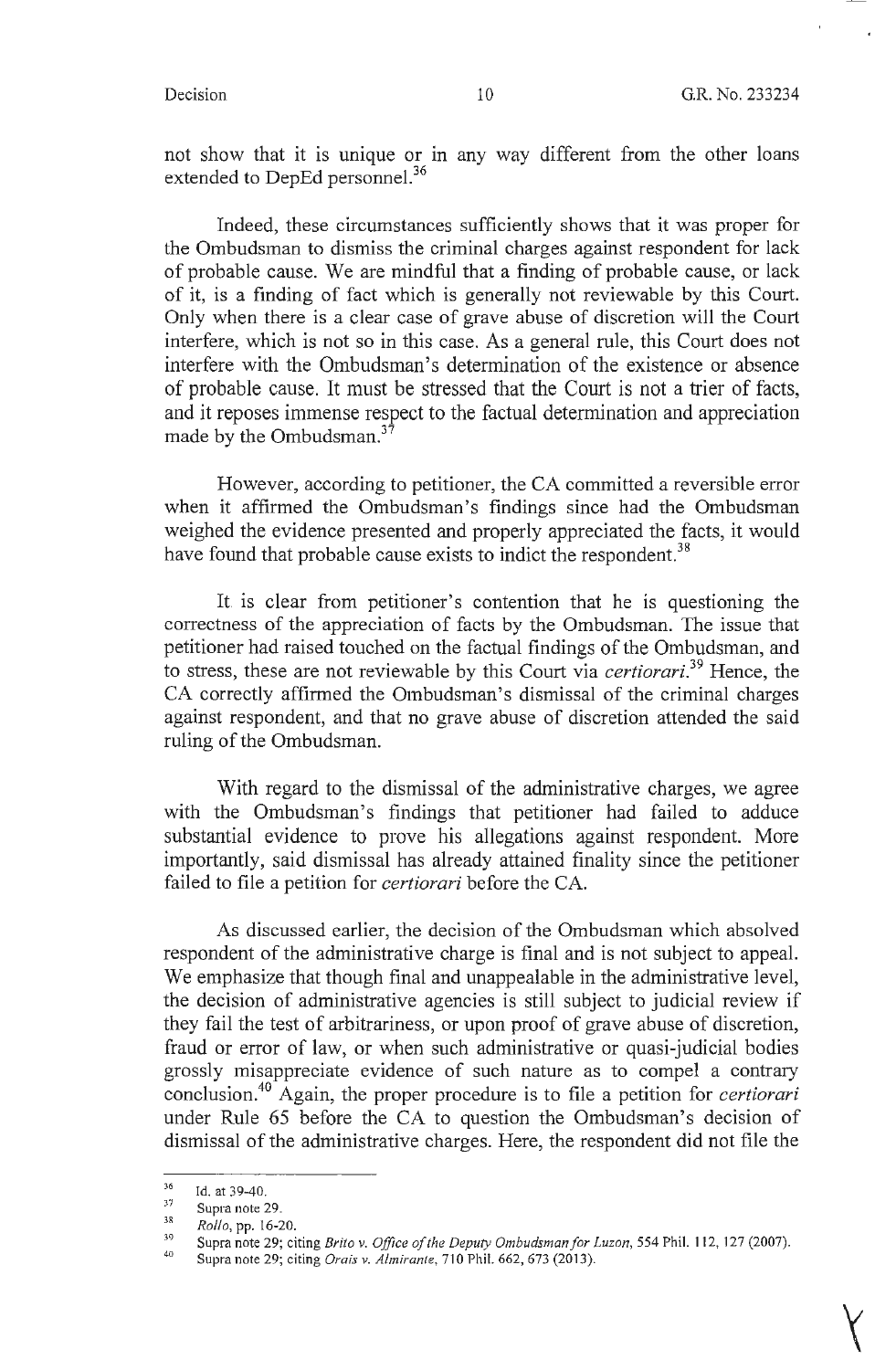said petition. Accordingly, the Ombudsman's decision which exonerated the respondent from said administrative charges had already become final. In any case, we deem it proper to uphold the findings of the Ombudsman as it did not act with grave abuse of discretion when it rendered its rulings.

All told, the CA did not err when it rendered the assailed Decision and Resolution.

**WHEREFORE,** the Petition is **DENIED.** The Decision dated April 7, 2017 and the Resolution dated July 31, 2017 of the Court of Appeals Cagayan de Oro City in CA-G.R. SP No. 06172-MIN are **AFFIRMED.** 

## **SO ORDERED.**

E C. RÉYES. JR. Associate Justice

**WE CONCUR:** 

DIOSDADOW. PERALTA Chief Justice Chairperson

IN S. CAGUIOA **\LFREDO** stice

*AMY C/LAZARO-JAVIER* 

*Associate Justice*